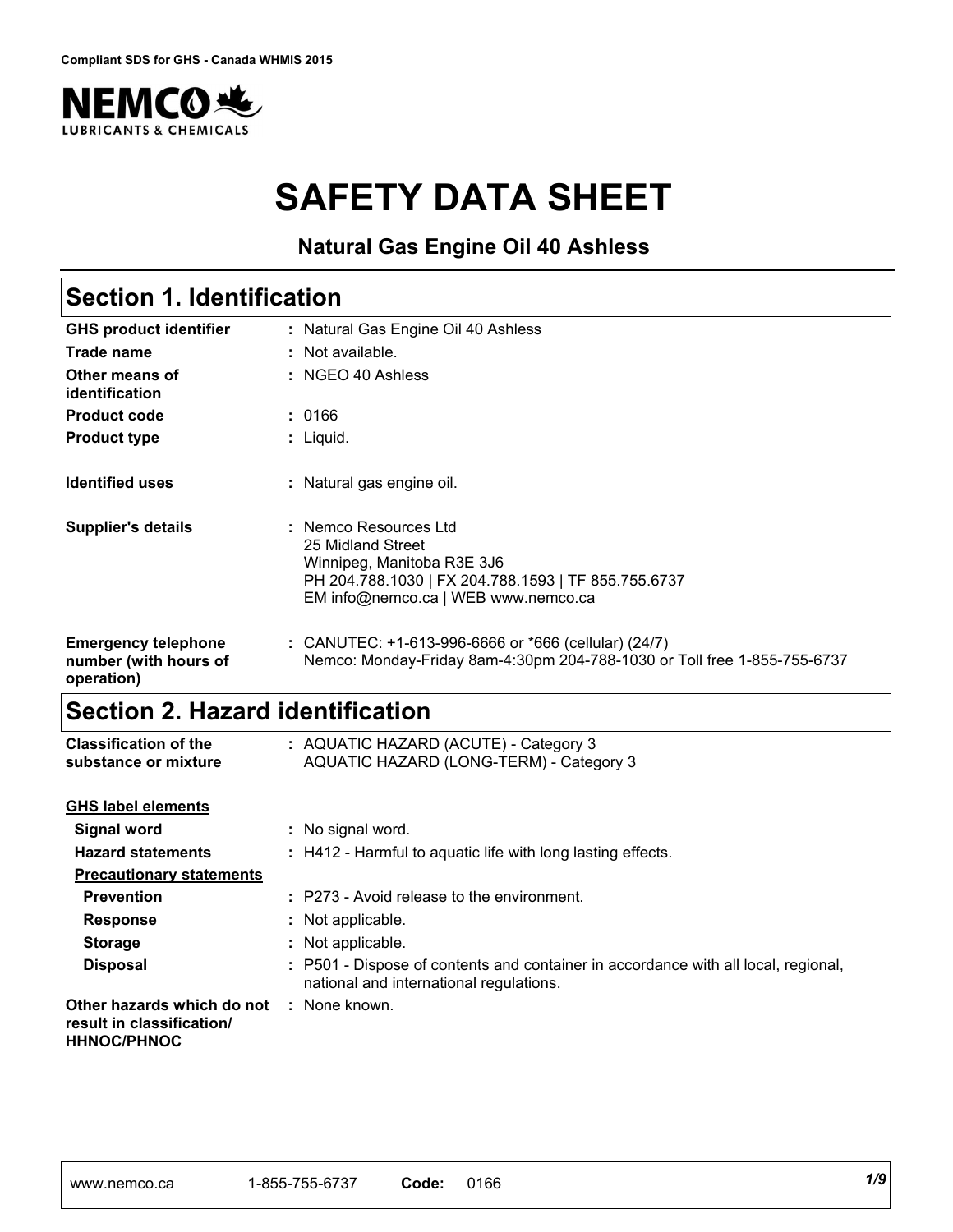**NEMCO头 LUBRICANTS & CHEMICALS** 

# **Section 3. Composition/information on ingredients**

| Substance/mixture                | : Mixture                    |
|----------------------------------|------------------------------|
| Other means of<br>identification | $\therefore$ NGEO 40 Ashless |

#### **CAS number/other identifiers**

| <b>CAS number</b>   | : Not applicable. |
|---------------------|-------------------|
| <b>Product code</b> | : 0166            |

| Ingredient name                                           | $\%$ (w/w) | ∣CAS number |
|-----------------------------------------------------------|------------|-------------|
| Distillates (petroleum), hydrotreated heavy paraffinic    | $1 - 5$    | 64742-54-7  |
| Distillates (petroleum), hydrotreated light paraffinic    | $1 - 5$    | 64742-55-8  |
| Distillates (petroleum), solvent-dewaxed heavy paraffinic | $1 - 5$    | 64742-65-0  |
| Triphenyl phosphite                                       | $0.1 - 1$  | 101-02-0    |

**There are no additional ingredients present which, within the current knowledge of the supplier and in the concentrations applicable, are classified as hazardous to health or the environment and hence require reporting in this section.**

**Occupational exposure limits, if available, are listed in Section 8.**

### **Section 4. First-aid measures**

#### **Description of necessary first aid measures**

| Eye contact         | : Immediately flush eyes with plenty of water, occasionally lifting the upper and lower<br>eyelids. Check for and remove any contact lenses. Continue to rinse for at least 20<br>minutes. Get medical attention if irritation occurs.                                                                                                                                                                                                                                                                                                                                                                                                                                                                                                                                                                                       |
|---------------------|------------------------------------------------------------------------------------------------------------------------------------------------------------------------------------------------------------------------------------------------------------------------------------------------------------------------------------------------------------------------------------------------------------------------------------------------------------------------------------------------------------------------------------------------------------------------------------------------------------------------------------------------------------------------------------------------------------------------------------------------------------------------------------------------------------------------------|
| <b>Inhalation</b>   | : Remove victim to fresh air and keep at rest in a position comfortable for breathing.<br>If not breathing, if breathing is irregular or if respiratory arrest occurs, provide<br>artificial respiration or oxygen by trained personnel. It may be dangerous to the<br>person providing aid to give mouth-to-mouth resuscitation. Get medical attention if<br>adverse health effects persist or are severe. If unconscious, place in recovery<br>position and get medical attention immediately. Maintain an open airway. Loosen<br>tight clothing such as a collar, tie, belt or waistband.                                                                                                                                                                                                                                 |
| <b>Skin contact</b> | : Flush contaminated skin with plenty of water. Get medical attention if symptoms<br>occur. Wash clothing before reuse. Clean shoes thoroughly before reuse.                                                                                                                                                                                                                                                                                                                                                                                                                                                                                                                                                                                                                                                                 |
| Ingestion           | : Wash out mouth with water. Remove dentures if any. Remove victim to fresh air<br>and keep at rest in a position comfortable for breathing. If material has been<br>swallowed and the exposed person is conscious, give small quantities of water to<br>drink. Stop if the exposed person feels sick as vomiting may be dangerous. Do not<br>induce vomiting unless directed to do so by medical personnel. If vomiting occurs,<br>the head should be kept low so that vomit does not enter the lungs. Get medical<br>attention if adverse health effects persist or are severe. Never give anything by<br>mouth to an unconscious person. If unconscious, place in recovery position and get<br>medical attention immediately. Maintain an open airway. Loosen tight clothing such<br>as a collar, tie, belt or waistband. |

#### **Most important symptoms/effects, acute and delayed**

| www.nemco.ca                          | 1-855-755-6737 | 0166<br>Code:                                       | 2/9 |
|---------------------------------------|----------------|-----------------------------------------------------|-----|
| <b>Inhalation</b>                     |                | : No known significant effects or critical hazards. |     |
| Eye contact                           |                | : No known significant effects or critical hazards. |     |
| Over-exposure signs/symptoms          |                |                                                     |     |
| Ingestion                             |                | : No known significant effects or critical hazards. |     |
| <b>Skin contact</b>                   |                | : No known significant effects or critical hazards. |     |
| <b>Inhalation</b>                     |                | : No known significant effects or critical hazards. |     |
| Eye contact                           |                | : No known significant effects or critical hazards. |     |
| <b>Potential acute health effects</b> |                |                                                     |     |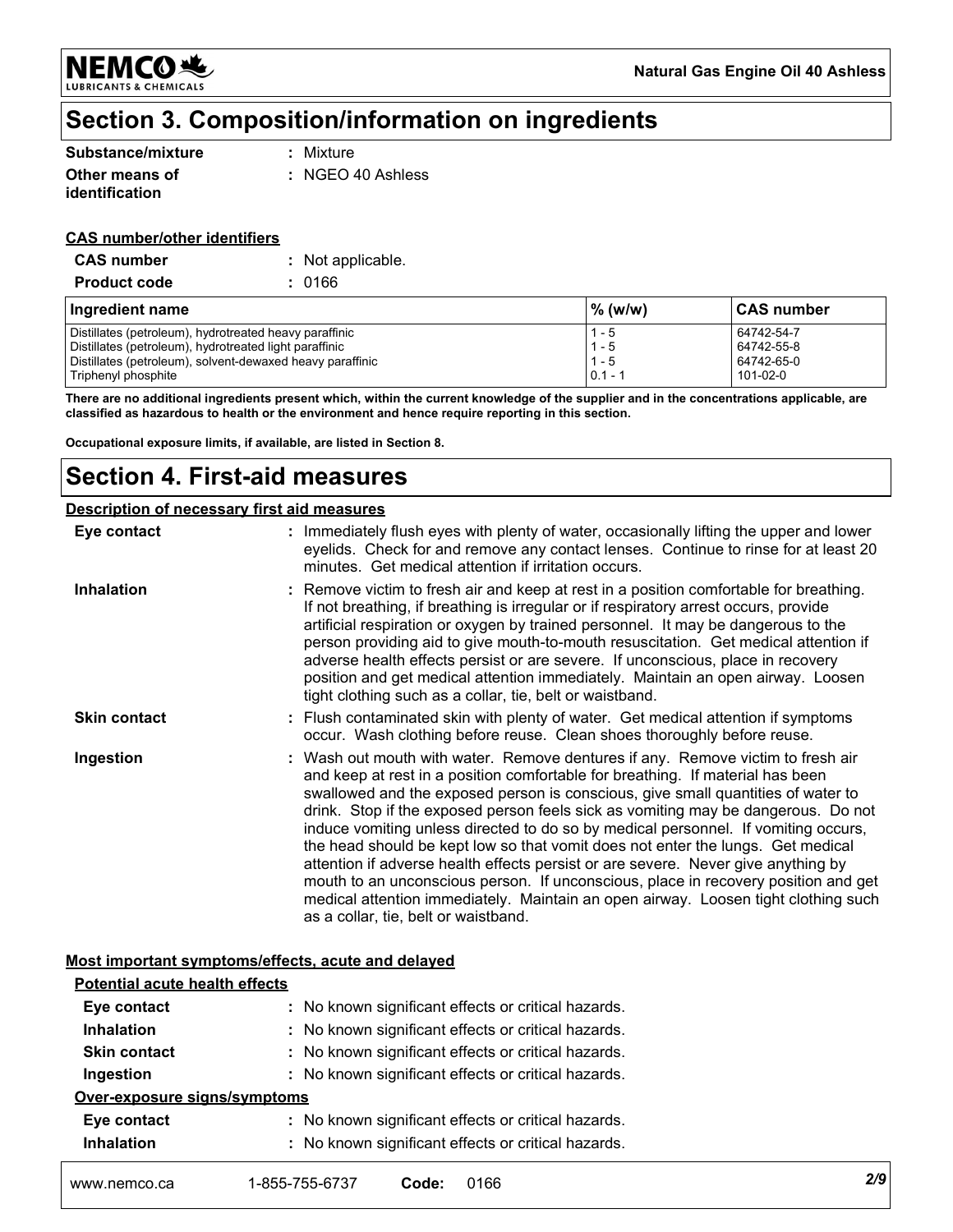

**Natural Gas Engine Oil 40 Ashless**

### **Section 4. First-aid measures**

| <b>Skin contact</b> | : No known significant effects or critical hazards.                                         |
|---------------------|---------------------------------------------------------------------------------------------|
| Ingestion           | : No known significant effects or critical hazards.                                         |
|                     |                                                                                             |
|                     | <u>Indication of immediate medical attention and special treatment needed, if necessary</u> |

may be dangerous to the person providing aid to give mouth-to-mouth resuscitation.

#### **Protection of first-aiders :** No action shall be taken involving any personal risk or without suitable training. It **Notes to physician <b>:** Treat symptomatically. Contact poison treatment specialist immediately if large quantities have been ingested or inhaled. **Specific treatments :** No specific treatment.

**See toxicological information (Section 11)**

### **Section 5. Fire-fighting measures**

| <b>Extinguishing media</b>                               |                                                                                                                                                                                                                                                                                                      |
|----------------------------------------------------------|------------------------------------------------------------------------------------------------------------------------------------------------------------------------------------------------------------------------------------------------------------------------------------------------------|
| Suitable extinguishing<br>media                          | : Use an extinguishing agent suitable for the surrounding fire.                                                                                                                                                                                                                                      |
| Unsuitable extinguishing<br>media                        | : None known.                                                                                                                                                                                                                                                                                        |
| Specific hazards arising<br>from the chemical            | : In a fire or if heated, a pressure increase will occur and the container may burst.<br>This material is harmful to aquatic life with long lasting effects. Fire water<br>contaminated with this material must be contained and prevented from being<br>discharged to any waterway, sewer or drain. |
| <b>Hazardous thermal</b><br>decomposition products       | : No specific data.                                                                                                                                                                                                                                                                                  |
| <b>Special protective actions</b><br>for fire-fighters   | : Promptly isolate the scene by removing all persons from the vicinity of the incident if<br>there is a fire. No action shall be taken involving any personal risk or without<br>suitable training.                                                                                                  |
| <b>Special protective</b><br>equipment for fire-fighters | : Fire-fighters should wear appropriate protective equipment and self-contained<br>breathing apparatus (SCBA) with a full face-piece operated in positive pressure<br>mode.                                                                                                                          |

### **Section 6. Accidental release measures**

#### **Personal precautions, protective equipment and emergency procedures**

| For non-emergency<br>personnel   | : No action shall be taken involving any personal risk or without suitable training.<br>Evacuate surrounding areas. Keep unnecessary and unprotected personnel from<br>entering. Do not touch or walk through spilled material. Avoid breathing vapor or<br>mist. Provide adequate ventilation. Wear appropriate respirator when ventilation is<br>inadequate. Put on appropriate personal protective equipment. |
|----------------------------------|------------------------------------------------------------------------------------------------------------------------------------------------------------------------------------------------------------------------------------------------------------------------------------------------------------------------------------------------------------------------------------------------------------------|
| For emergency responders         | : If specialized clothing is required to deal with the spillage, take note of any<br>information in Section 8 on suitable and unsuitable materials. See also the<br>information in "For non-emergency personnel".                                                                                                                                                                                                |
| <b>Environmental precautions</b> | : Avoid dispersal of spilled material and runoff and contact with soil, waterways,<br>drains and sewers. Inform the relevant authorities if the product has caused<br>environmental pollution (sewers, waterways, soil or air). Water polluting material.<br>May be harmful to the environment if released in large quantities.                                                                                  |

#### **Methods and materials for containment and cleaning up**

| .855<br>www.nemco.ca<br>ັບບປະ | $-0.70$<br>----<br>--<br>Code <sup>.</sup><br>,<br>33-0737 | 0166 | 3/9 |  |
|-------------------------------|------------------------------------------------------------|------|-----|--|
|-------------------------------|------------------------------------------------------------|------|-----|--|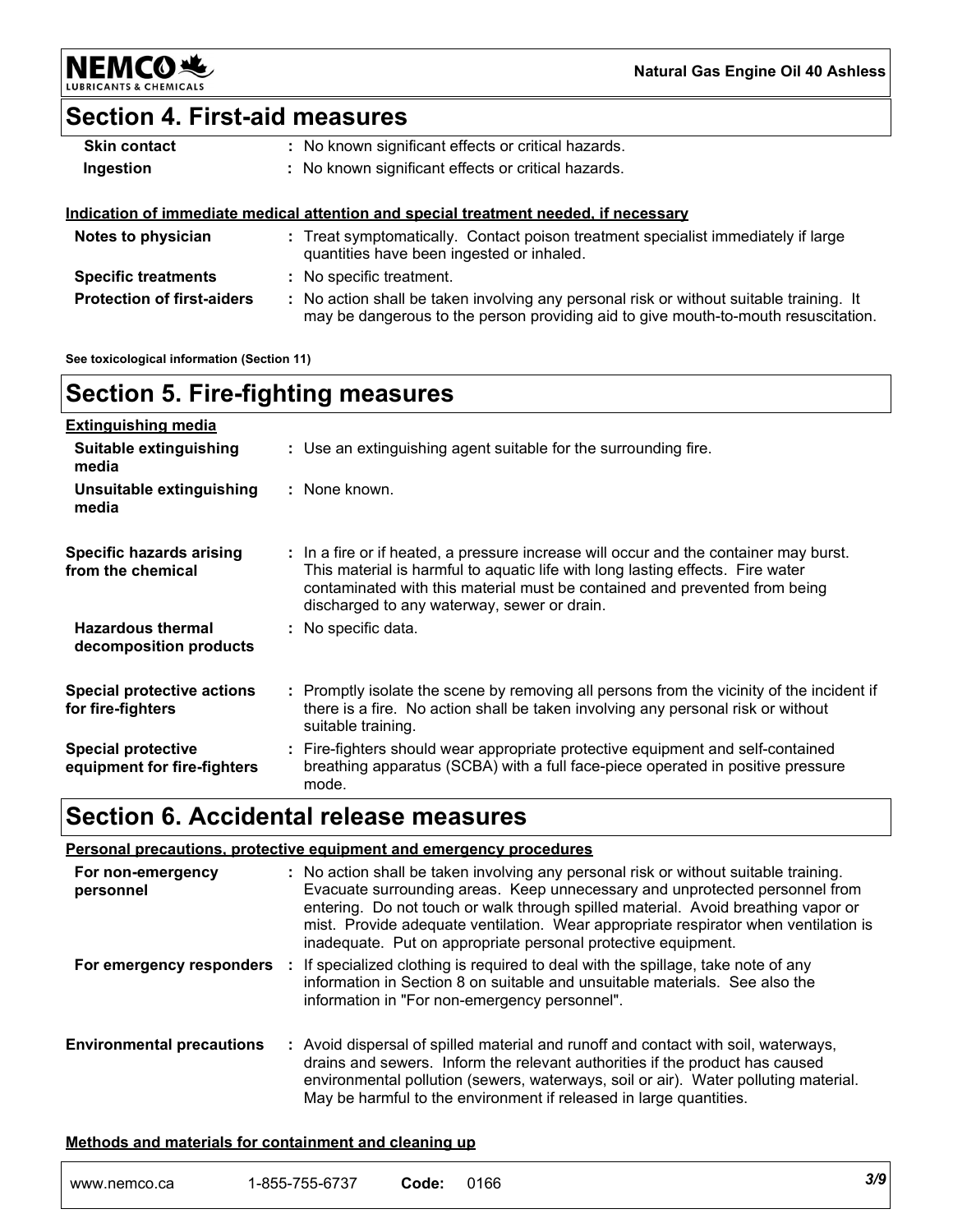

**Natural Gas Engine Oil 40 Ashless**

# **Section 6. Accidental release measures**

|  | vermiculite or diatomaceous earth and place in container for disposal according to<br>local regulations (see Section 13). Dispose of via a licensed waste disposal<br>contractor. Contaminated absorbent material may pose the same hazard as the<br>spilled product. Note: see Section 1 for emergency contact information and Section | <b>Spill</b> | : Stop leak if without risk. Move containers from spill area. Approach release from<br>upwind. Prevent entry into sewers, water courses, basements or confined areas.<br>Wash spillages into an effluent treatment plant or proceed as follows. Contain and<br>collect spillage with non-combustible, absorbent material e.g. sand, earth, |
|--|-----------------------------------------------------------------------------------------------------------------------------------------------------------------------------------------------------------------------------------------------------------------------------------------------------------------------------------------|--------------|--------------------------------------------------------------------------------------------------------------------------------------------------------------------------------------------------------------------------------------------------------------------------------------------------------------------------------------------|
|--|-----------------------------------------------------------------------------------------------------------------------------------------------------------------------------------------------------------------------------------------------------------------------------------------------------------------------------------------|--------------|--------------------------------------------------------------------------------------------------------------------------------------------------------------------------------------------------------------------------------------------------------------------------------------------------------------------------------------------|

# **Section 7. Handling and storage**

#### **Precautions for safe handling**

| <b>Protective measures</b>                                         | : Put on appropriate personal protective equipment (see Section 8). Do not ingest.<br>Avoid contact with eyes, skin and clothing. Avoid breathing vapor or mist. Avoid<br>release to the environment. Keep in the original container or an approved<br>alternative made from a compatible material, kept tightly closed when not in use.<br>Empty containers retain product residue and can be hazardous. Do not reuse<br>container.                                                                                                                                               |
|--------------------------------------------------------------------|------------------------------------------------------------------------------------------------------------------------------------------------------------------------------------------------------------------------------------------------------------------------------------------------------------------------------------------------------------------------------------------------------------------------------------------------------------------------------------------------------------------------------------------------------------------------------------|
| Advice on general<br>occupational hygiene                          | : Eating, drinking and smoking should be prohibited in areas where this material is<br>handled, stored and processed. Workers should wash hands and face before eating,<br>drinking and smoking. See also Section 8 for additional information on hygiene<br>measures.                                                                                                                                                                                                                                                                                                             |
| Conditions for safe storage,<br>including any<br>incompatibilities | : Store in accordance with local regulations. Store in original container protected from<br>direct sunlight in a dry, cool and well-ventilated area, away from incompatible<br>materials (see Section 10) and food and drink. Keep container tightly closed and<br>sealed until ready for use. Containers that have been opened must be carefully<br>resealed and kept upright to prevent leakage. Do not store in unlabeled containers.<br>Use appropriate containment to avoid environmental contamination. See Section 10<br>for incompatible materials before handling or use. |

# **Section 8. Exposure controls/personal protection**

#### **Control parameters**

#### **Occupational exposure limits**

| Ingredient name                                           | <b>Exposure limits</b>                                                                                                                                                                                                                                                                                    |
|-----------------------------------------------------------|-----------------------------------------------------------------------------------------------------------------------------------------------------------------------------------------------------------------------------------------------------------------------------------------------------------|
| Distillates (petroleum), hydrotreated heavy paraffinic    | CA Alberta Provincial (Canada, 4/2009).<br>8 hrs OEL: 5 mg/m <sup>3</sup> 8 hours. Form: Mist<br>15 min OEL: 10 mg/m <sup>3</sup> 15 minutes. Form: Mist<br>CA Quebec Provincial (Canada, 1/2014).<br>TWAEV: 5 mg/m <sup>3</sup> 8 hours. Form: Mist<br>STEV: 10 mg/m <sup>3</sup> 15 minutes. Form: Mist |
| Distillates (petroleum), hydrotreated light paraffinic    | CA Quebec Provincial (Canada, 1/2014).<br>TWAEV: 5 mg/m <sup>3</sup> 8 hours. Form: Mist<br>STEV: 10 mg/m <sup>3</sup> 15 minutes. Form: Mist<br>CA Alberta Provincial (Canada, 4/2009).<br>8 hrs OEL: 5 mg/m <sup>3</sup> 8 hours. Form: Mist<br>15 min OEL: 10 mg/m <sup>3</sup> 15 minutes. Form: Mist |
| Distillates (petroleum), solvent-dewaxed heavy paraffinic | CA Alberta Provincial (Canada, 4/2009).<br>8 hrs OEL: 5 mg/m <sup>3</sup> 8 hours. Form: Mist<br>15 min OEL: 10 mg/m <sup>3</sup> 15 minutes. Form: Mist<br>CA Quebec Provincial (Canada, 1/2014).<br>TWAEV: 5 mg/m <sup>3</sup> 8 hours. Form: Mist<br>STEV: 10 mg/m <sup>3</sup> 15 minutes. Form: Mist |

#### **Appropriate engineering controls**

**:** Good general ventilation should be sufficient to control worker exposure to airborne contaminants.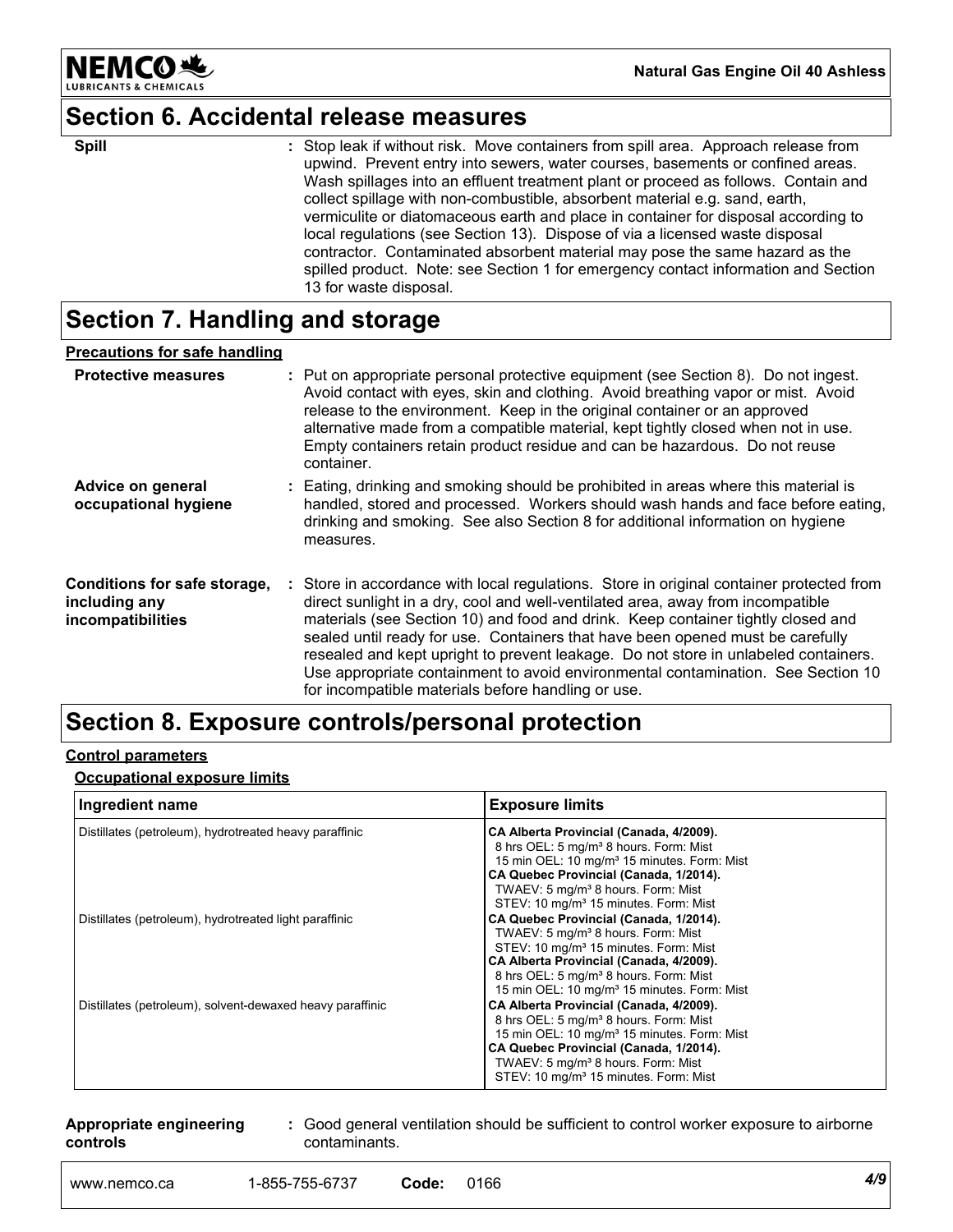**NEMCO头** & CHEMICALS LUBRIC

# **Section 8. Exposure controls/personal protection**

| <b>Environmental exposure</b><br>controls | : Emissions from ventilation or work process equipment should be checked to ensure<br>they comply with the requirements of environmental protection legislation.                                                                                                                                                                                                                                                                                                                                                                                                                                                          |
|-------------------------------------------|---------------------------------------------------------------------------------------------------------------------------------------------------------------------------------------------------------------------------------------------------------------------------------------------------------------------------------------------------------------------------------------------------------------------------------------------------------------------------------------------------------------------------------------------------------------------------------------------------------------------------|
| <b>Individual protection measures</b>     |                                                                                                                                                                                                                                                                                                                                                                                                                                                                                                                                                                                                                           |
| <b>Hygiene measures</b>                   | : Wash hands, forearms and face thoroughly after handling chemical products, before<br>eating, smoking and using the lavatory and at the end of the working period.<br>Appropriate techniques should be used to remove potentially contaminated clothing.<br>Wash contaminated clothing before reusing. Ensure that eyewash stations and<br>safety showers are close to the workstation location.                                                                                                                                                                                                                         |
| <b>Eye/face protection</b>                | : Safety eyewear complying with an approved standard should be used when a risk<br>assessment indicates this is necessary to avoid exposure to liquid splashes, mists,<br>gases or dusts. If contact is possible, the following protection should be worn,<br>unless the assessment indicates a higher degree of protection: safety glasses with<br>side-shields.                                                                                                                                                                                                                                                         |
| <b>Skin protection</b>                    |                                                                                                                                                                                                                                                                                                                                                                                                                                                                                                                                                                                                                           |
| <b>Hand protection</b>                    | : Chemical-resistant, impervious gloves complying with an approved standard should<br>be worn at all times when handling chemical products if a risk assessment indicates<br>this is necessary. Considering the parameters specified by the glove manufacturer,<br>check during use that the gloves are still retaining their protective properties. It<br>should be noted that the time to breakthrough for any glove material may be<br>different for different glove manufacturers. In the case of mixtures, consisting of<br>several substances, the protection time of the gloves cannot be accurately<br>estimated. |
| <b>Body protection</b>                    | : Personal protective equipment for the body should be selected based on the task<br>being performed and the risks involved and should be approved by a specialist<br>before handling this product.                                                                                                                                                                                                                                                                                                                                                                                                                       |
| Other skin protection                     | : Appropriate footwear and any additional skin protection measures should be<br>selected based on the task being performed and the risks involved and should be<br>approved by a specialist before handling this product.                                                                                                                                                                                                                                                                                                                                                                                                 |
| <b>Respiratory protection</b>             | : Based on the hazard and potential for exposure, select a respirator that meets the<br>appropriate standard or certification. Respirators must be used according to a<br>respiratory protection program to ensure proper fitting, training, and other important<br>aspects of use.                                                                                                                                                                                                                                                                                                                                       |

# **Section 9. Physical and chemical properties**

| Appearance                                      |                                                  |
|-------------------------------------------------|--------------------------------------------------|
| <b>Physical state</b>                           | Liquid.                                          |
| Color                                           | : Amber.                                         |
| Odor                                            | : Not available.                                 |
| Odor threshold                                  | : Not available.                                 |
| рH                                              | : Not available.                                 |
| <b>Freezing point</b>                           | : -23°C (-9.4°F)                                 |
| <b>Boiling point</b>                            | : Not available.                                 |
| Flash point                                     | Closed cup: $242^{\circ}$ C (467.6 $^{\circ}$ F) |
| <b>Evaporation rate</b>                         | : Not available.                                 |
| Flammability (solid, gas)                       | : Not available.                                 |
| Lower and upper explosive<br>(flammable) limits | : Not available.                                 |
| Vapor pressure                                  | Not available.                                   |
| Vapor density                                   | Not available.                                   |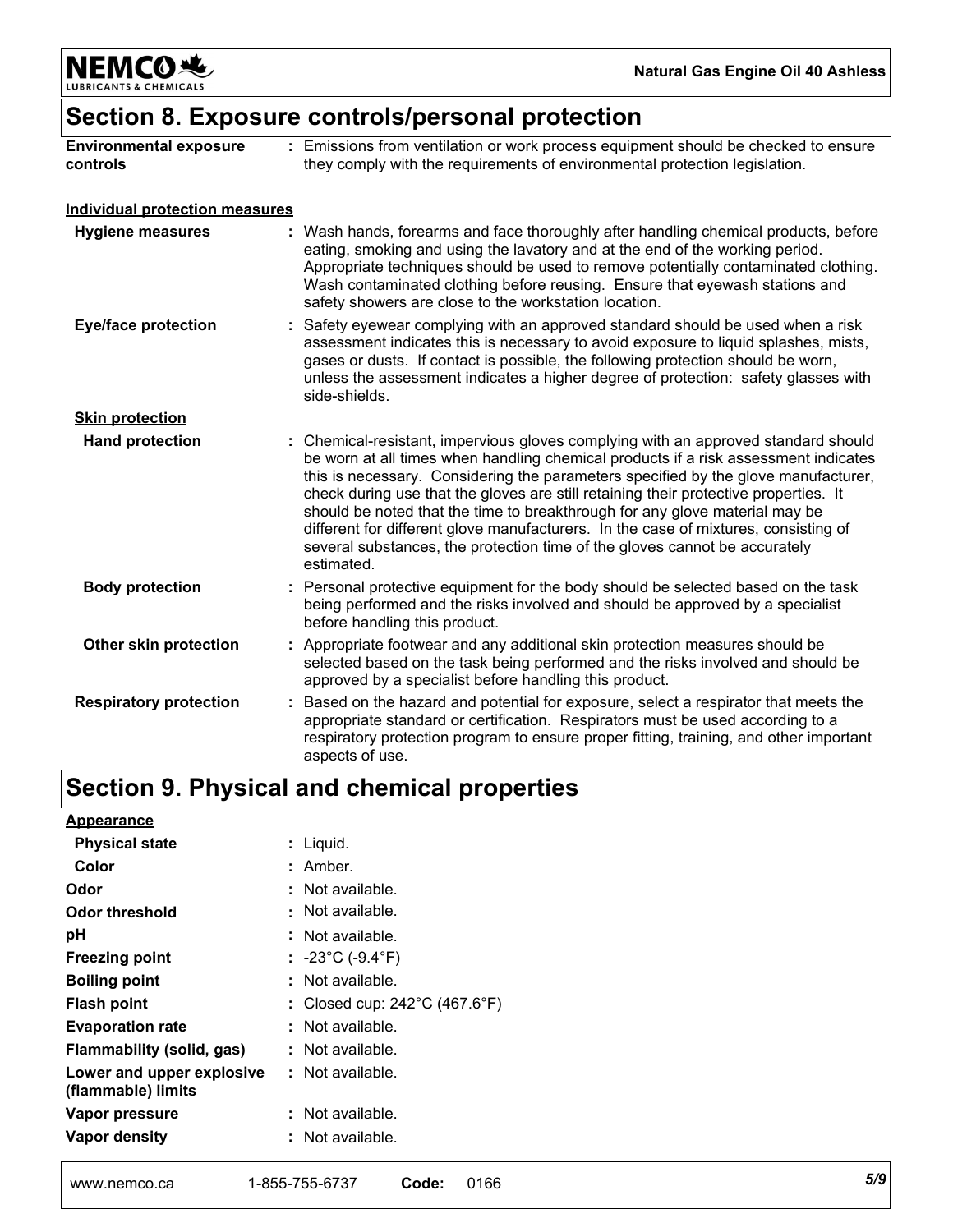

# **NEMCO头**

# **Section 9. Physical and chemical properties**

| <b>Relative density</b>                           | : Not available.                                                                     |
|---------------------------------------------------|--------------------------------------------------------------------------------------|
| <b>Solubility</b>                                 | : Insoluble in water.                                                                |
| <b>Partition coefficient: n-</b><br>octanol/water | : Not available.                                                                     |
| <b>Auto-ignition temperature</b>                  | : Not available.                                                                     |
| Decomposition temperature                         | : Not available.                                                                     |
| <b>Viscosity</b>                                  | : Kinematic: $13.5 \text{ cSt } (100^{\circ} \text{C})$<br>Kinematic: 125 cSt (40°C) |

# **Section 10. Stability and reactivity**

| <b>Reactivity</b>                            | : No specific test data related to reactivity available for this product or its ingredients.              |
|----------------------------------------------|-----------------------------------------------------------------------------------------------------------|
| <b>Chemical stability</b>                    | : The product is stable.                                                                                  |
| <b>Possibility of hazardous</b><br>reactions | : Under normal conditions of storage and use, hazardous reactions will not occur.                         |
| <b>Conditions to avoid</b>                   | : No specific data.                                                                                       |
| Incompatible materials                       | : Reactive or incompatible with the following materials: oxidizing materials.                             |
| <b>Hazardous decomposition</b><br>products   | : Under normal conditions of storage and use, hazardous decomposition products<br>should not be produced. |

# **Section 11. Toxicological information**

#### **Information on toxicological effects**

**Acute toxicity**

| <b>Product/ingredient name</b>                                          | Result      | <b>Species</b> | <b>Dose</b>            | <b>Exposure</b> |
|-------------------------------------------------------------------------|-------------|----------------|------------------------|-----------------|
| Distillates (petroleum), hydrotreated   LC50 Inhalation Dusts and mists |             | Rat            | 3900 mg/m <sup>3</sup> | 4 hours         |
| light paraffinic                                                        |             |                |                        |                 |
| Distillates (petroleum), solvent-<br>dewaxed heavy paraffinic           | LD50 Dermal | Rabbit         | >5000 mg/kg            |                 |
|                                                                         | LD50 Oral   | Rat            | >5000 mg/kg            |                 |
| Triphenyl phosphite                                                     | LD50 Oral   | Rat            | $1.59$ g/kg            |                 |

#### **Irritation/Corrosion**

| <b>Product/ingredient name</b> | Result                   | <b>Species</b> | <b>Score</b> | <b>Exposure</b>     | <b>Observation</b> |
|--------------------------------|--------------------------|----------------|--------------|---------------------|--------------------|
| Triphenyl phosphite            | Eves - Mild irritant     | Rabbit         |              | 24 hours 500 mg   - |                    |
|                                | Skin - Moderate irritant | Rabbit         |              | 24 hours 20 mg      |                    |
|                                | Skin - Severe irritant   | Rabbit         |              | 500 mg              |                    |

#### **Sensitization**

There is no data available.

#### **Mutagenicity**

There is no data available.

#### **Carcinogenicity**

There is no data available.

#### **Reproductive toxicity**

There is no data available.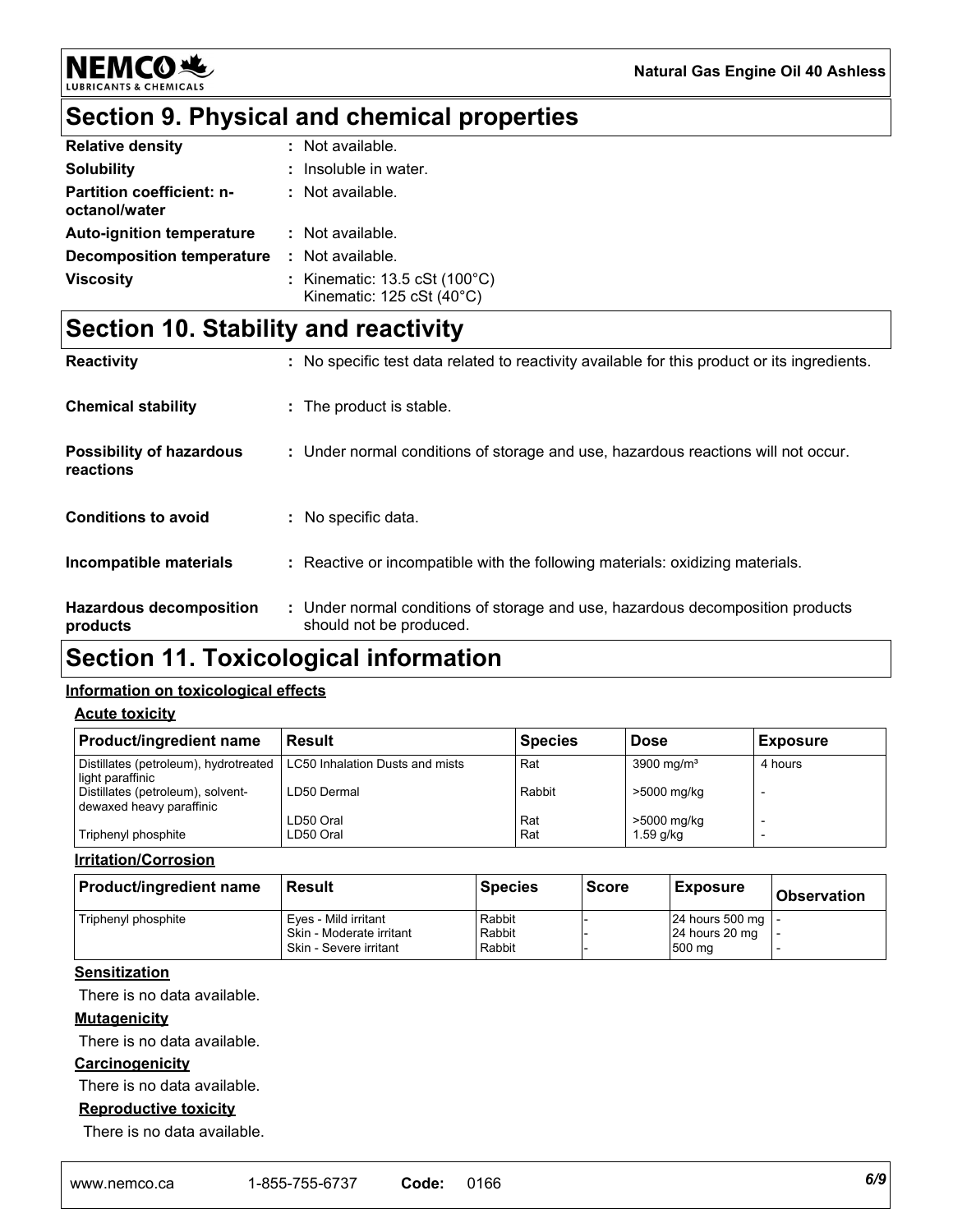**NEMCO头** 

# **Section 11. Toxicological information**

#### **Teratogenicity**

There is no data available.

#### **Specific target organ toxicity (single exposure)**

There is no data available.

#### **Specific target organ toxicity (repeated exposure)**

There is no data available.

#### **Aspiration hazard**

| <b>Name</b>                                                                                                                                                                   | l Result                                                                                                                 |
|-------------------------------------------------------------------------------------------------------------------------------------------------------------------------------|--------------------------------------------------------------------------------------------------------------------------|
| Distillates (petroleum), hydrotreated heavy paraffinic<br>Distillates (petroleum), hydrotreated light paraffinic<br>Distillates (petroleum), solvent-dewaxed heavy paraffinic | <b>ASPIRATION HAZARD - Category 1</b><br><b>ASPIRATION HAZARD - Category 1</b><br><b>IASPIRATION HAZARD - Category 1</b> |

#### **Information on the likely routes of exposure**

**:** Dermal contact. Eye contact. Inhalation. Ingestion.

#### **Potential acute health effects**

| Eye contact         | : No known significant effects or critical hazards. |
|---------------------|-----------------------------------------------------|
| <b>Inhalation</b>   | : No known significant effects or critical hazards. |
| <b>Skin contact</b> | : No known significant effects or critical hazards. |
| Ingestion           | : No known significant effects or critical hazards. |

#### **Symptoms related to the physical, chemical and toxicological characteristics**

| Eye contact         | : No known significant effects or critical hazards. |
|---------------------|-----------------------------------------------------|
| <b>Inhalation</b>   | : No known significant effects or critical hazards. |
| <b>Skin contact</b> | : No known significant effects or critical hazards. |
| Ingestion           | : No known significant effects or critical hazards. |

#### **Delayed and immediate effects and also chronic effects from short and long term exposure**

| <b>Short term exposure</b>              |                                                     |
|-----------------------------------------|-----------------------------------------------------|
| <b>Potential immediate</b><br>effects   | : No known significant effects or critical hazards. |
| <b>Potential delayed effects</b>        | : No known significant effects or critical hazards. |
| Long term exposure                      |                                                     |
| <b>Potential immediate</b><br>effects   | : No known significant effects or critical hazards. |
| <b>Potential delayed effects</b>        | : No known significant effects or critical hazards. |
| <b>Potential chronic health effects</b> |                                                     |
| General                                 | : No known significant effects or critical hazards. |
| Carcinogenicity                         | : No known significant effects or critical hazards. |
| <b>Mutagenicity</b>                     | : No known significant effects or critical hazards. |
| <b>Teratogenicity</b>                   | : No known significant effects or critical hazards. |
| <b>Developmental effects</b>            | : No known significant effects or critical hazards. |
| <b>Fertility effects</b>                | : No known significant effects or critical hazards. |

#### **Numerical measures of toxicity Acute toxicity estimates**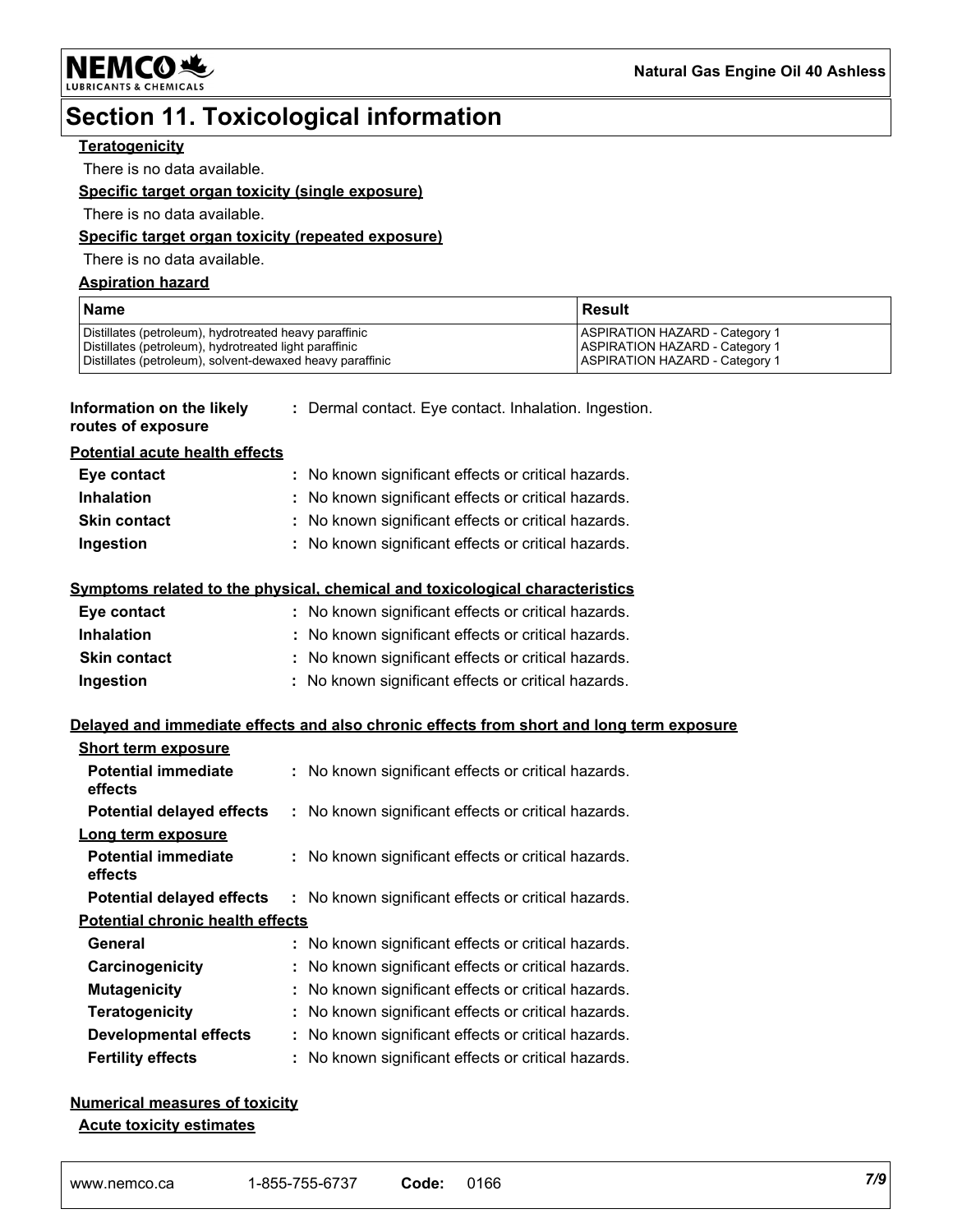

### **Section 11. Toxicological information**

| Route | <b>ATE value</b> |
|-------|------------------|
| Oral  | 47619 mg/kg      |

# **Section 12. Ecological information**

#### **Toxicity**

There is no data available.

#### **Persistence and degradability**

There is no data available.

#### **Bioaccumulative potential**

| <b>Product/ingredient name</b> | $LogP_{ow}$ | <b>BCF</b> | <b>Potential</b> |
|--------------------------------|-------------|------------|------------------|
| Triphenyl phosphite            | 6.62        |            | high             |

#### **Mobility in soil**

| Soil/water partition          | : There is no data available. |
|-------------------------------|-------------------------------|
| coefficient $(K_{\text{oc}})$ |                               |

**Other adverse effects** : No known significant effects or critical hazards.

### **Section 13. Disposal considerations**

The generation of waste should be avoided or minimized wherever possible. Disposal of this product, solutions and any by-products should comply with the requirements of environmental protection and waste disposal legislation and any regional local authority requirements. Dispose of surplus and non-recyclable products via a licensed waste disposal contractor. Waste should not be disposed of untreated to the sewer unless fully compliant with the requirements of all authorities with jurisdiction. Waste packaging should be recycled. Incineration or landfill should only be considered when recycling is not feasible. This material and its container must be disposed of in a safe way. Care should be taken when handling empty containers that have not been cleaned or rinsed out. Empty containers or liners may retain some product residues. Avoid dispersal of spilled material and runoff and contact with soil, waterways, drains and sewers. **Disposal methods :**

### **Section 14. Transport information**

|                                      | <b>TDG Classification</b> | <b>IMDG</b>    | <b>IATA</b>    |
|--------------------------------------|---------------------------|----------------|----------------|
| <b>UN number</b>                     | Not regulated.            | Not regulated. | Not regulated. |
| <b>UN proper</b><br>shipping name    |                           |                |                |
| <b>Transport</b><br>hazard class(es) |                           |                |                |
| <b>Packing group</b>                 |                           |                |                |